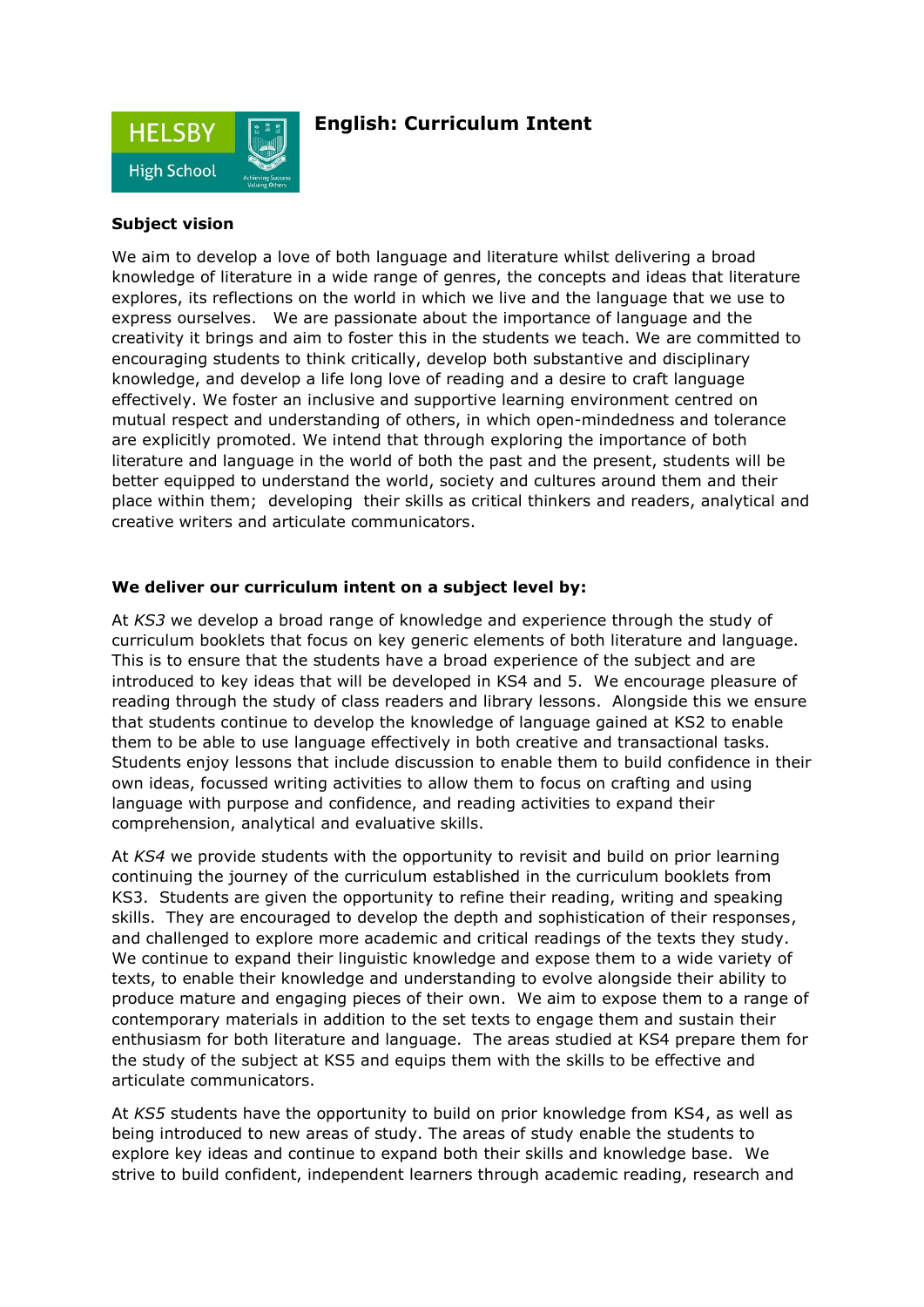independent study. This complements the in-class teaching and support as they explore new areas, critical ideas and theories. This stage of the journey prepares them for further academic study or the work place, giving them important communication tools to support them to succeed in their future lives.

### **Enrichment**

The English and Media Department has a strong tradition of organising extra-curricular activities including hearing visiting speakers, participating in revision conferences delivered by subject experts, and enjoying cultural excursions. Students have access to a wide range of academic reading and texts for pleasure for their study and for personal reading.

In English, students '**Achieve success'** by:

| Encouraging high aspiration and a<br>love of learning | The learning environment is purposeful, with high<br>quality resources. Staff are passionate about the<br>subject and are experts in their field. They ensure<br>that lessons are delivered confidently and that<br>scholarship is a highly valued quality.                                                                                                                                                                                                                                                                                                                                                                                                           |
|-------------------------------------------------------|-----------------------------------------------------------------------------------------------------------------------------------------------------------------------------------------------------------------------------------------------------------------------------------------------------------------------------------------------------------------------------------------------------------------------------------------------------------------------------------------------------------------------------------------------------------------------------------------------------------------------------------------------------------------------|
|                                                       | Key vocabulary is integral to learning and plays a<br>key role in regular assessments.                                                                                                                                                                                                                                                                                                                                                                                                                                                                                                                                                                                |
|                                                       | Students are encouraged to strive for and exceed<br>their target grades at all key stages.                                                                                                                                                                                                                                                                                                                                                                                                                                                                                                                                                                            |
| Maximising progress and potential                     | Students follow a clearly progressive assessment<br>schedule, which builds on skills and increases<br>knowledge and encourages creativity. Skills and<br>areas of study are carefully sequenced to provide<br>opportunities for revisiting knowledge, and<br>developing understanding of the links and<br>connections between texts over time.<br>High quality writing is modelled at all key stages,<br>and students are exposed to both creative models<br>along with academic expression and analytical<br>writing from Year 7.<br>Careers and the work of academics and writers,<br>along with the use of language in the work place<br>are regularly referenced. |
| Providing rewarding learning                          | The department aims to understand how to create                                                                                                                                                                                                                                                                                                                                                                                                                                                                                                                                                                                                                       |
| experiences                                           | lesson experiences which foster a love of learning<br>and a curiosity about society and culture from<br>both the past and the present. Activities are<br>varied, and resources are tailored to the age and<br>ability of groups.                                                                                                                                                                                                                                                                                                                                                                                                                                      |
|                                                       | Current events are regularly referenced where<br>appropriate so that students can bring their own<br>knowledge to the classroom. The study of<br>language enables us to incorporate an opportunity<br>for students to study their own language use,<br>encouraging them to explore language in the<br>local, national and global context. This is also                                                                                                                                                                                                                                                                                                                |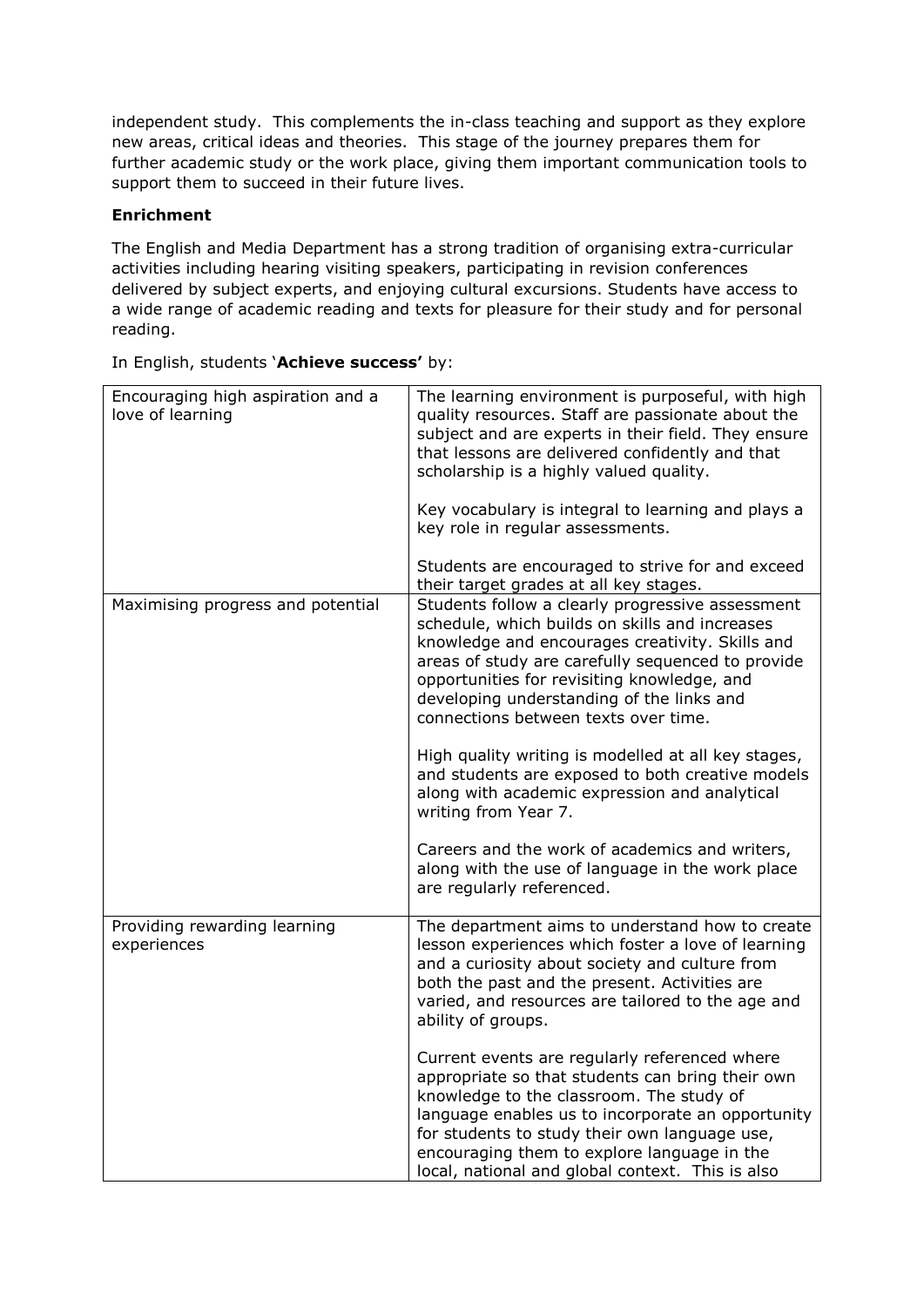|                                                | reflected in the diversity of texts explored during<br>their lessons.                                                                                                                                                                                                                                                                                                                                                                                                                                                                                        |
|------------------------------------------------|--------------------------------------------------------------------------------------------------------------------------------------------------------------------------------------------------------------------------------------------------------------------------------------------------------------------------------------------------------------------------------------------------------------------------------------------------------------------------------------------------------------------------------------------------------------|
| Offering diverse opportunities                 | In class, students participate in activities which<br>revolve around diverse skills, including reading<br>and writing for pleasure, understanding academic<br>reading and writing, imagination and creativity,<br>collaborative learning and independent reflection<br>alongside recall of key learning.<br>Topic content is aimed at covering a diverse<br>curriculum, including texts from a range of writers<br>across the globe and the exploration of key<br>historical moments, and key social issues linked<br>to gender, ethnicity and social class. |
| Recognising and celebrating all<br>achievement | Effort is highly praised at all key stages. At all key<br>stages students are encouraged to reflect on their<br>achievement as much as their attainment and<br>regular conversations about their progress are<br>central to this.                                                                                                                                                                                                                                                                                                                            |

# In English, students '**Value Others'** by:

| Contributing to a safe school<br>environment | Students are welcomed into lessons and have<br>clear boundaries and expectations for<br>conducting themselves in the classroom.                                                                                                                                                                |
|----------------------------------------------|------------------------------------------------------------------------------------------------------------------------------------------------------------------------------------------------------------------------------------------------------------------------------------------------|
| Showing tolerance, respect and<br>fairness   | Students at all key stages are exposed to a<br>range of social issues, ideas and perspectives<br>through their study of a range of texts, where<br>they are supported to develop their own<br>judgements based on informed knowledge.                                                          |
|                                              | We encourage students to develop their<br>empathetic skills to enhance their own<br>tolerance and respect of others.                                                                                                                                                                           |
|                                              | Students are able to reflect on the diverse<br>experiences of people throughout history and<br>the current day, to develop an awareness of the<br>importance of tolerance and respect.                                                                                                         |
| Listening to and respecting others'<br>views | Students regularly contribute to class<br>discussion and take part in group and pair<br>work.                                                                                                                                                                                                  |
|                                              | Students are encouraged to participate and the<br>classroom is a safe space for students to share<br>their ideas. Students are encouraged to share<br>their ideas to develop their ability to articulate<br>themselves and build on understanding by<br>listening to the ideas of their peers. |
|                                              | Students regularly debate and share ideas on a                                                                                                                                                                                                                                                 |